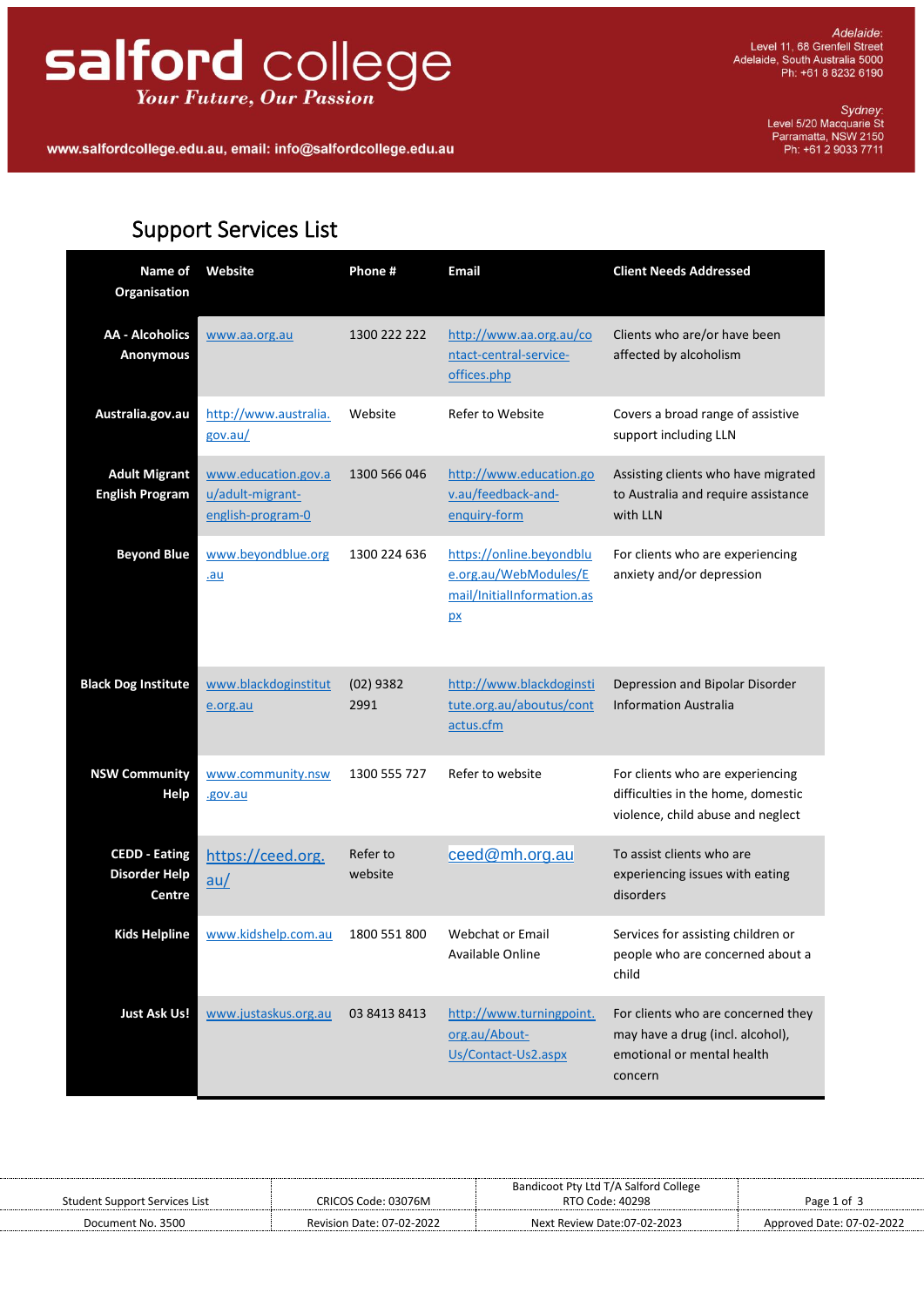| Name of<br>Organisation                                             | Website                                                       | Phone#              | <b>Email</b>                                                             | <b>Client Needs Addressed</b>                                                                                                 |
|---------------------------------------------------------------------|---------------------------------------------------------------|---------------------|--------------------------------------------------------------------------|-------------------------------------------------------------------------------------------------------------------------------|
| Precision<br>Consultancy                                            | http://www.precision<br>consultancy.com.au/a<br>cs framework/ | 03 9606 0118        | http://www.precisioncon<br>sultancy.com.au/contact/                      | Access to LLN assessment tasks<br>that can be used for a variety of<br>industries                                             |
| Lifeline Australia                                                  | www.lifeline.org.au                                           | 13 11 14            | https://www.lifeline.org.<br>au/Get-Help/Online-<br>Services/crisis-chat | Clients who may be in a crisis or at<br>risk of suicide or know of someone<br>at risk of suicide                              |
| <b>The Reading</b><br><b>Writing Hotline</b>                        | http://readingwriting<br>hotline.edu.au/                      | 1300 655 506        | rwhotline@det.nsw.edu.a<br>$\underline{\mathsf{u}}$                      | If a client is having difficulty with<br>reading, writing and numeracy                                                        |
| <b>NA - Narcotics</b><br>Anonymous                                  | http://na.org.au/inde<br>x.php?lang=en                        | 1300 652 820        | info@na.org.au                                                           | Clients who are/or have been<br>affected by drugs                                                                             |
| <b>NSW Rape Crisis</b><br>Centre                                    | www.nswrapecrisis.c<br>om.au                                  | 1800 424 017        | http://www.nswrapecrisi<br>s.com.au/GetHelp/NSWS<br>ervices.aspx         | To assist clients, and their non-<br>offending supporters, who have<br>experience or are at risk of sexual<br>assault         |
| <b>Workplace Bullying</b><br><b>Helpline</b>                        | www.workershealth.c<br>om.au                                  | 02 4926 2129        | newc.admin@workershe<br>alth.com.au                                      | For clients who have been affected<br>by bullying                                                                             |
| <b>Suicide Helpline</b>                                             | www.suicideline.org.a<br>$\underline{\mathsf{u}}$             | 1300 651 251        | Available on website                                                     | For clients who may be<br>contemplating suicide or don't<br>know how to help someone in their<br>family who has been affected |
| <b>Men's Helpline</b><br><b>Australia</b>                           | https://www.menslin<br>e.org.au/                              | 1300 78 99 78       |                                                                          | For male clients who have male<br>related health issues                                                                       |
| <b>Wesley Mission</b>                                               | www.wesleymission.<br>org.au                                  | $(02)$ 9263<br>5555 | Available on website                                                     | Helping people with a wide range<br>of issues affecting communities and<br>individuals.                                       |
| <b>National Council</b><br>for Single Mothers<br>and their Children | http://www.ncsmc.or<br>g.au/                                  | (08) 8354<br>3856   | ncsmc@ncsmc.org.au                                                       | Single mothers who need<br>assistance                                                                                         |
| <b>Physical disability</b><br><b>Australia</b>                      | http://www.pda.org.a<br>$u$                                   | (02) 6567<br>1500   | Available on website                                                     | For clients who require assistance<br>with their physical disability                                                          |

|                               |                                  | Bandicoot Pty Ltd T/A Salford College |                           |
|-------------------------------|----------------------------------|---------------------------------------|---------------------------|
| Student Support Services List | CRICOS Code: 03076M              | RTO Code: 40298                       | Page 2 of                 |
| Document No. 3500             | <b>Revision Date: 07-02-2022</b> | Next Review Date:07-02-2023           | Approved Date: 07-02-2022 |